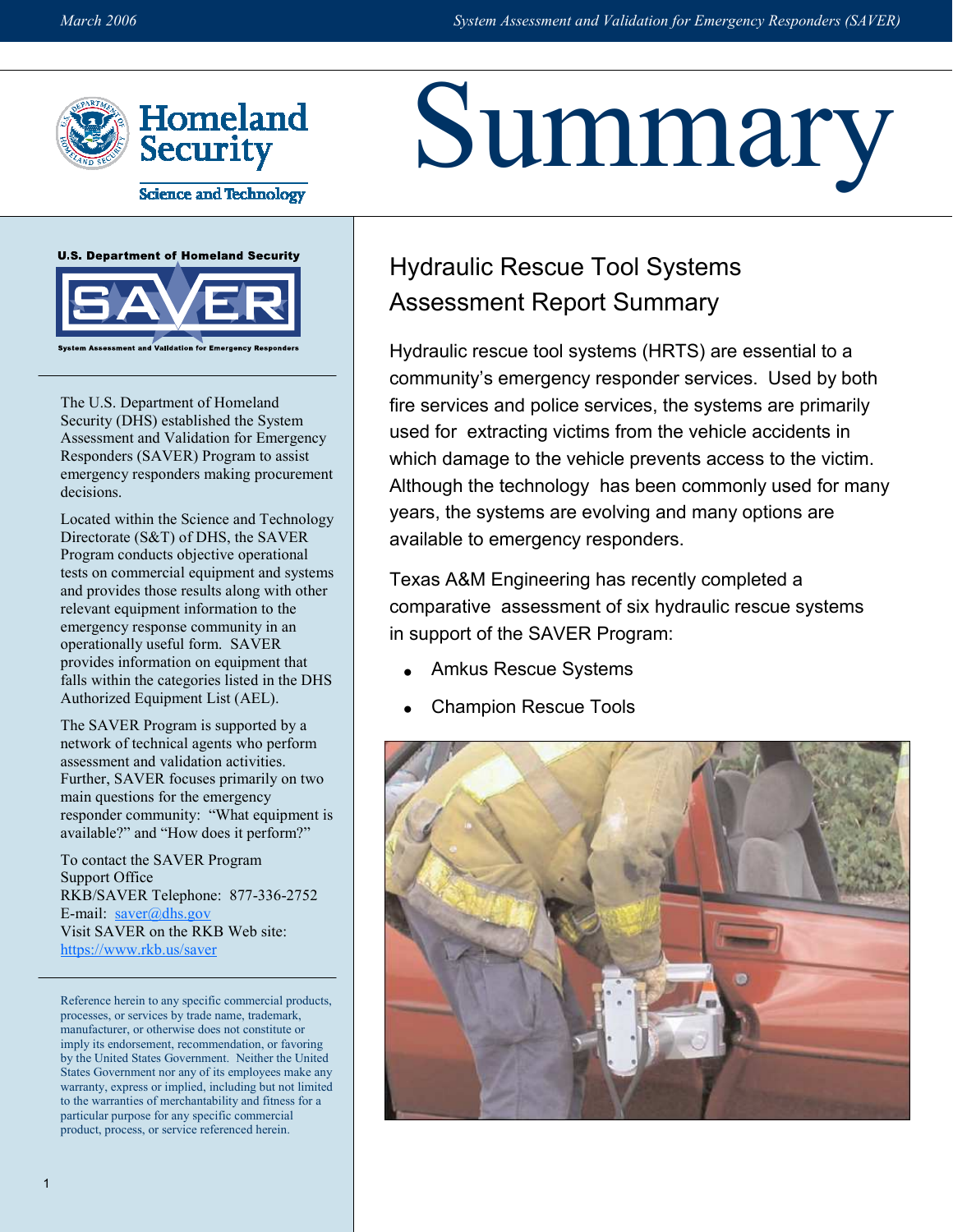- Holmatro Rescue Equipment
- Hurst Jaws of Life
- Rescue Systems
- Phoenix Rescue Equipment
- TNT Rescue Systems

 As part of the SAVER assessment, four components of the system were tested – the power units (including pumps and hoses), spreaders and chains, cutters, and rams.

 Emergency responders participated in the assessment, which focused on component characteristics, the procurement process, operational performance based on field use by subject matter experts (SMEs) in simulated response scenarios, bench performance in laboratory settings, and after- sale support and tool rehabilitation by manufacturers and vendors.

 This is a summary of the contents of the Hydraulic Rescue Tool Systems Assessment Report. The report should be reviewed for all the full discussion and recommendations. The report is available to emergency responders and can be found no the SAVER Web site at https://www.rkb.us/saver.

### HRTS Assessment Criteria

 Each system was rated according to the SAVER assessment categories of affordability, capability, deployability, maintainability, and usability. Emergency responders who were asked to assist in this assessment ranked deployability as the most important feature of a hydraulic rescue tool system. They also indentified the power unit as the component for most importance.

 Underlying criteria for each SAVER category was defined by a focus group made up of 14 fire, police, and emergency medical services subject matter

| <b>Affordability</b>                                                                                  | Capability                                                                                                  | <b>Deployability</b>                                                                                              | <b>Maintainability</b>                                                                                              | <b>Usability</b>                                                                                                |
|-------------------------------------------------------------------------------------------------------|-------------------------------------------------------------------------------------------------------------|-------------------------------------------------------------------------------------------------------------------|---------------------------------------------------------------------------------------------------------------------|-----------------------------------------------------------------------------------------------------------------|
| Cost of individual<br>components, includ-<br>ing pump, hose,<br>spreader, chain, cut-<br>ter, and ram | SME's observed capabil-<br>ity of components, includ-<br>ing pump, hose, spreader,<br>chain, cutter and ram | SME's observed de-<br>ployability of compo-<br>nents, including<br>pump, hose, spreader,<br>chain, cutter and ram | SME's observed main-<br>tainability of compo-<br>nents, including pump,<br>hose, spreader, chain,<br>cutter and ram | SME's observed<br>usability of<br>components,<br>including pump,<br>hose, spreader,<br>chain, cutter and<br>ram |
|                                                                                                       | Pump speed                                                                                                  | Pump weight                                                                                                       | Pump durability                                                                                                     | Spreader field<br>effectiveness                                                                                 |
|                                                                                                       | Two-tool effect on pump<br>speed                                                                            | Pump size                                                                                                         | Hose durability                                                                                                     | Cutter field ef-<br>fectiveness                                                                                 |
|                                                                                                       | Low Temperature effect<br>on pump speed                                                                     | Spreader weight                                                                                                   | Spreader durability                                                                                                 |                                                                                                                 |
|                                                                                                       | Spreader chain kit                                                                                          | Spreader size                                                                                                     | Cutter durability                                                                                                   |                                                                                                                 |
|                                                                                                       | Spreader cycle time                                                                                         | Cutter weight                                                                                                     | Ram durability                                                                                                      |                                                                                                                 |
|                                                                                                       | Spreader pulling force                                                                                      | Ram weight                                                                                                        |                                                                                                                     |                                                                                                                 |
|                                                                                                       | Cutter cycle time                                                                                           | Ram stroke length                                                                                                 |                                                                                                                     |                                                                                                                 |
|                                                                                                       | Cutter force                                                                                                |                                                                                                                   |                                                                                                                     |                                                                                                                 |
|                                                                                                       | Ram cycle time                                                                                              |                                                                                                                   |                                                                                                                     |                                                                                                                 |
|                                                                                                       | Ram force                                                                                                   |                                                                                                                   |                                                                                                                     |                                                                                                                 |

Table 1. HRTS evaluation criteria.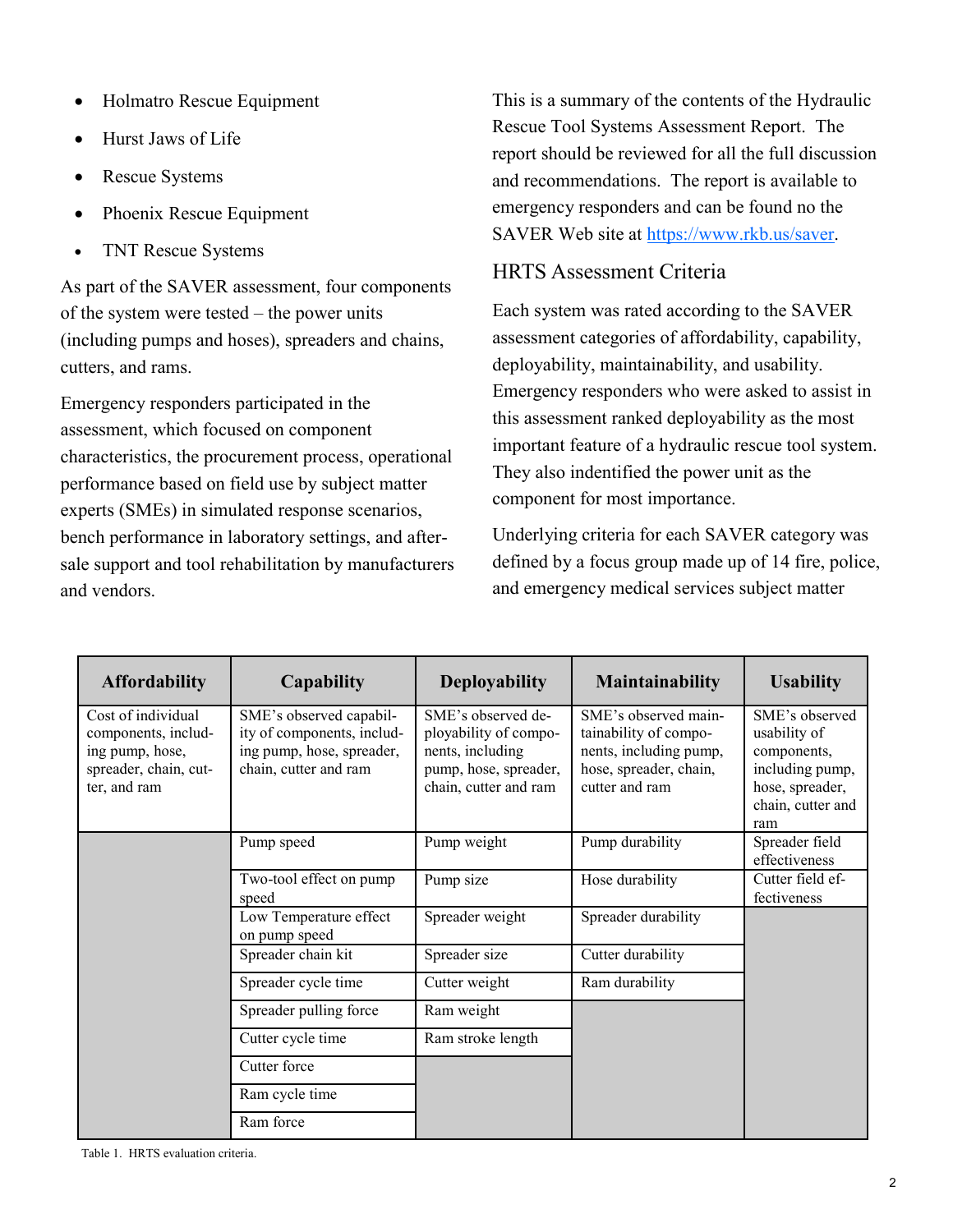experts (SMEs). Table 1 lists the criteria used by Texas A&M Engineering for the evaluation of hydraulic rescue tool systems.

### HRTS Overall Assessment Rating

 Overall, TNT had the highest performing HRTS. Emergency responders liked the TNT power unit's stability and the in-line feel of the unit controls. They though the spreader was fast and liked the cutter's speed. Other systems performed well for some components and assessment categories and not well for other components and categories: thus, lowering their performance rating. See table 2 for the ranking of all systems in each SAVER assessment category.

 Emergency responders stated that deployability is the most important characteristic of hydraulic rescue tools. Deployability criteria for the SAVER assessment included:

- • SME's observed deployability of components including pump, hose, spreader, chain, cutter, and ram
- Pump weight
- Pump size
- Spreader weight
- Spreader size
- Cutter weight
- Cutter size
- Ram weight
- Ram stroke length

 The Champion system was ranked as the most deployable system, followed by TNT and Hurst.

#### HRTS Component Ratings

 The HRTS components assessments show variability in HRTS component performance. HRTS components from TNT and Amkus had the average highest performance, while HRTS components from Hurst and Holmatro had the lowest performance score. Table 3 provides additional information on the HRTS overall component category ratings.

 Emergency responders who participated in Texas A&M Engineering's focus group determined that the power unit on hydraulic rescue tools is the most important component of a system. The assessment of power units revealed that the TNT power unit and the Champion power unit were the overall highest rated HRTS power unit components of those assessed.

| <b>System</b> | <b>Overall</b> | <b>Affordability</b> | Capability | <b>Deployability</b> | Maintainability | <b>Usability</b> |
|---------------|----------------|----------------------|------------|----------------------|-----------------|------------------|
| <b>TNT</b>    | 3.73           | 4.40                 | 3.92       | 3.23                 | 3.61            | 4.23             |
| Champion      | 3.58           | 2.36                 | 3.49       | 3.81                 | 3.93            | 3.75             |
| Amkus         | 3.50           | 3.28                 | 3.81       | 3.11                 | 4.03            | 3.67             |
| Phoenix       | 3.37           | 4.54                 | 3.27       | 3.06                 | 3.39            | 3.10             |
| Holmatro      | 3.27           | 2.71                 | 3.44       | 3.07                 | 3.45            | 3.84             |
| Hurst         | 3.14           | 1.64                 | 3.97       | 3.16                 | 3.08            | 3.71             |

Table 2. HRTS category ratings weighted by emergency responders. The ratings are on a 0 (lowest) to 5 (highest) scale.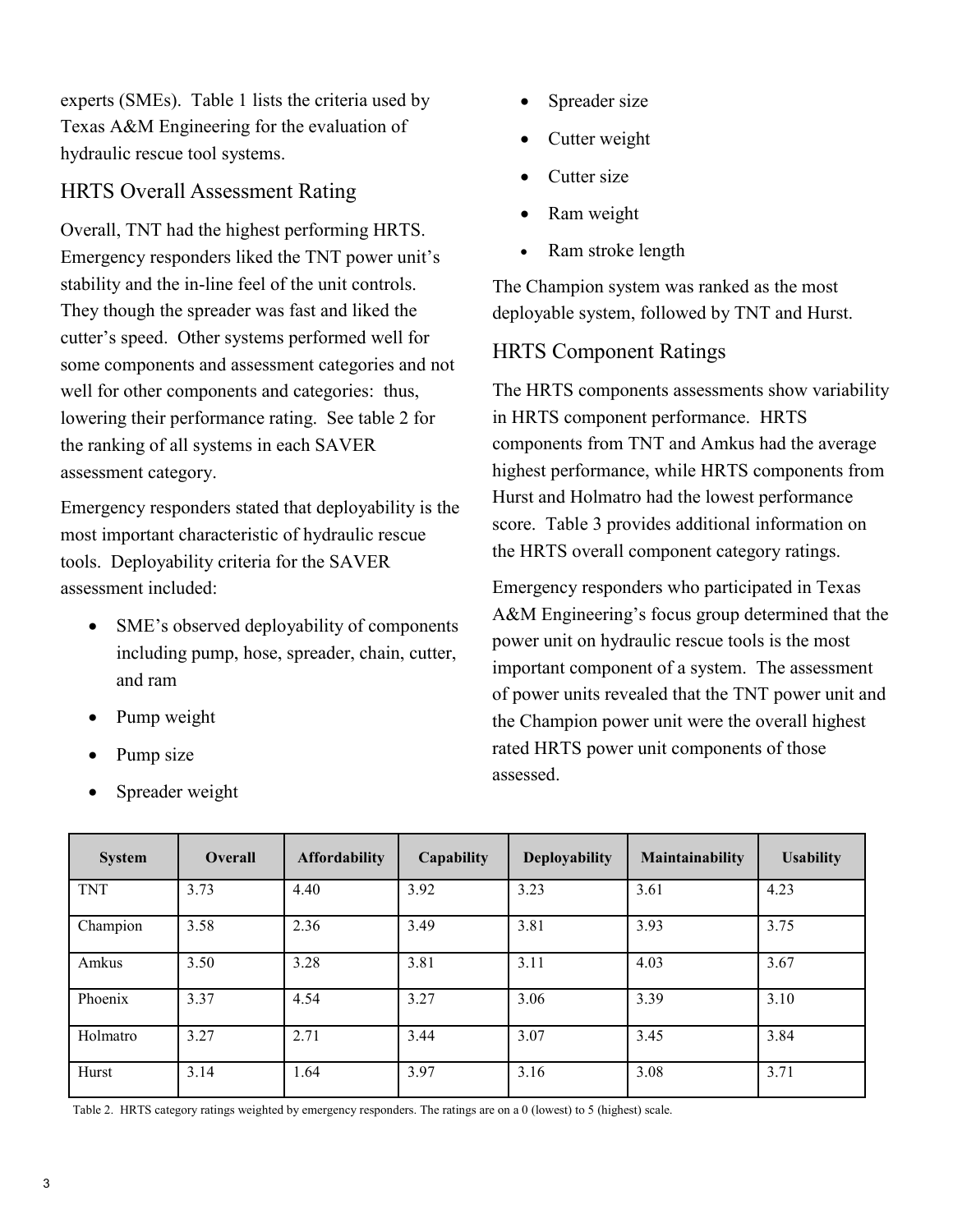| <b>HRTS Compo-</b><br>nent | Amkus | Champion | Holmatro | Hurst | Phoenix | <b>TNT</b> |
|----------------------------|-------|----------|----------|-------|---------|------------|
| Power Unit<br>(Pump/Hoses) | 2.92  | 3.54     | 2.77     | 2.64  | 2.89    | 3.58       |
| Spreader/Chain             | 3.38  | 3.06     | 2.97     | 2.61  | 3.48    | 3.22       |
| Cutter                     | 3.14  | 2.80     | 3.18     | 3.30  | 2.82    | 3.09       |
| Rams                       | 3.41  | 3.25     | 3.11     | 3.24  | 2.67    | 3.46       |

Table 3. HRTS overall component ratings weighted by emergency responders. The ratings are on a 0 (lowest) to 5 (highest) scale.

| Hydraulic Rescue Tool System | <b>Components Assessed</b> | Model Number                                        |  |
|------------------------------|----------------------------|-----------------------------------------------------|--|
|                              | Power Unit/Hoses           | $BT-6.5$                                            |  |
|                              | Spreader                   | S1000-32                                            |  |
| TNT System                   | Cutter                     | $C-20$                                              |  |
|                              | Rams                       | R-20, R-30, R-40, R-50                              |  |
|                              | Power Unit/Hose            | GH2S-XL Power Unit                                  |  |
| Amkus System                 | Spreader                   | AMK-30CX                                            |  |
|                              | Cutter                     | $AMK-21$                                            |  |
|                              | Rams                       | AMK-20-R, AMK-30R, AMK-40R, AMK-<br>60R             |  |
|                              | Power Unit/Hose            | 6.5 HP Power Unit, "Simo"                           |  |
| Champion System              | Spreader                   | $RS-18$                                             |  |
|                              | Cutter                     | $RC-5$                                              |  |
|                              | Rams                       | 13-9, 21-33                                         |  |
|                              | Power Unit/Hose            | Ultra Hi-Flow                                       |  |
|                              | Spreader                   | Model 25                                            |  |
| Phoenix                      | Cutter                     | Model 25                                            |  |
|                              | Rams                       | 14/27 Mini Ram, Model 25/60 Super Ram               |  |
|                              | Power Unit/Hose            | <b>DPU60PH</b> Gasoline                             |  |
|                              | Spreader                   | 3242-UL                                             |  |
| Holmatro System              | Cutter                     | 3035-UL                                             |  |
|                              | Rams                       | 3321UL, 3322UL, 3340 Telescopic, 3350<br>Telescopic |  |
|                              | Power Unit/Hose            | JL-4GH-SI                                           |  |
|                              | Spreader                   | $ML-32$                                             |  |
| Hurst System                 | Cutter                     | Xtractor II                                         |  |
|                              | Rams                       | JL-20C, JL-30C, JL-60C, T-41 Telescopic             |  |

Table 4. HRTS components,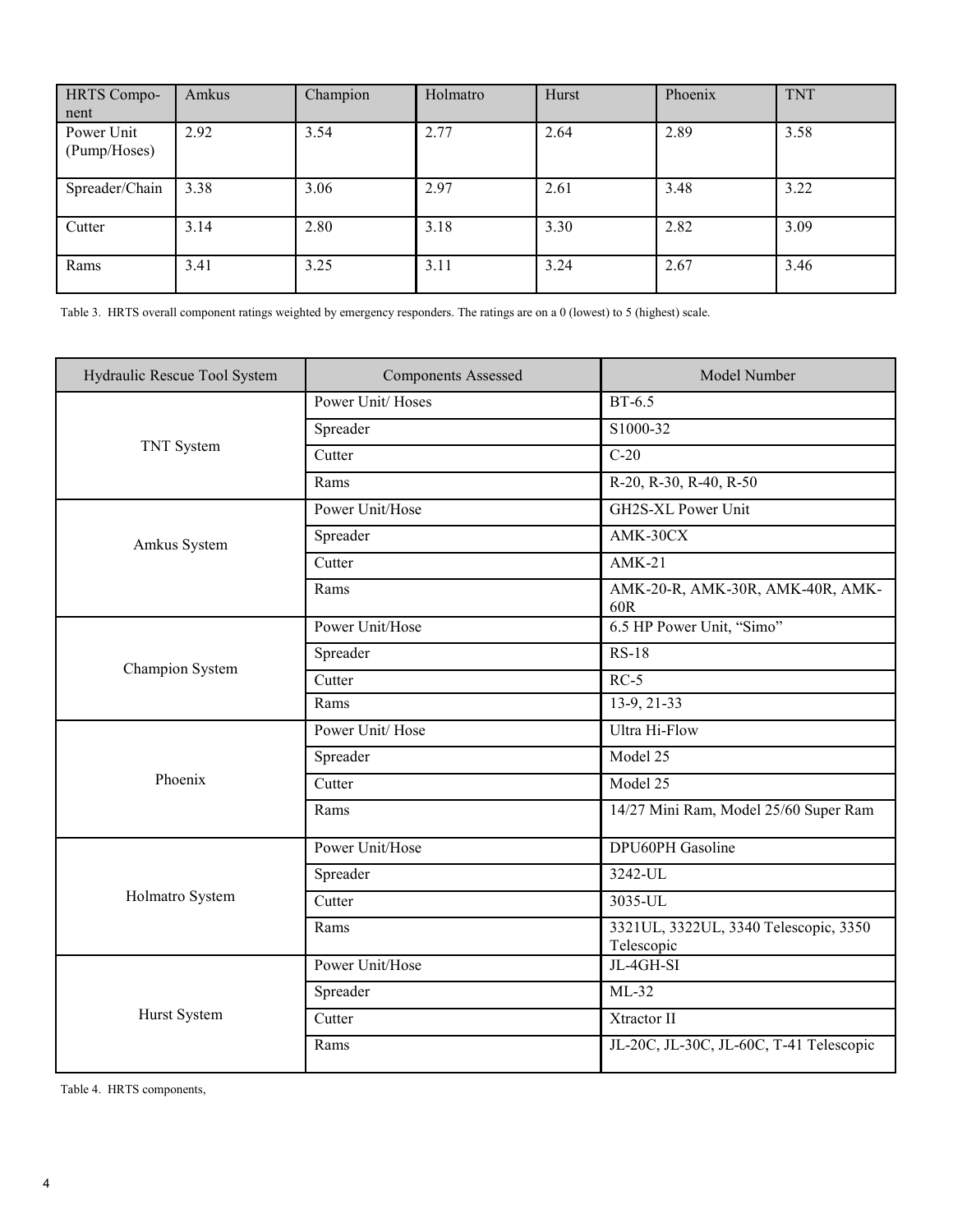Table 4 lists the components tested for each hydraulic rescue tool system.

#### SAVER QuickLook

 The SAVER QuickLook chart gives Web site users the ability to rank products according to their own

 preferences. Figure 1 is the QuickLook chart associated with the rankings given by emergency responders who participated in the assessment. To see which hydraulic rescue tool system will suit your department's needs, log on to https://www.rkb.us/ saver and go to the QuickLook.

| Mary Holly March<br>Margaret March<br><b>PEAS PROPERTY</b><br>Cragged H<br>Underlinery |                                                                                                                                                       |
|----------------------------------------------------------------------------------------|-------------------------------------------------------------------------------------------------------------------------------------------------------|
| Product<br>뒬<br>뤙<br><b>RKB</b><br>TNT<br>TNT System                                   | Features<br>· Power Unit/Hose:: BT-6.5<br>· Spreader:: S100-32<br>● Cutter:: C-20<br>Rams:: R-20, R-30, R-40, R-50                                    |
| 립<br><b>RKB</b><br>슙<br>Champion<br>Champion System                                    | · Power Unit/Hose :: 6.5 HP Power Unit, "Simo"<br>· Spreader:: RS-18<br>· Cutter:: RC-5<br>· Rams: 13-19, 21-33                                       |
| 쉽<br>길<br><b>RKB</b><br><b>Amkus</b><br>Amkus System                                   | · Power Unit/Hose :: GH2S-XL Power Unit<br>· Spreader:: AMK-30CX<br>• Cutter:: AMK-21<br>· Rams:: AMK-20R, AMK-30R, AMK-40R, AMK-60R                  |
| ₻<br>싑<br><b>RKB</b><br>la 112<br>ŵ<br>P2.<br>Phoenix<br>Phoenix System                | · Power Unit/Hose :: Ultra Hi-Flow<br>· Spreader: Model 25<br>· Cutter:: Model 25<br>· Rams :: 14/27 Mini Ram, Model 25/60 Super Ram                  |
| 뤙<br><b>RKB</b><br>Holmatro<br>Holmatro System                                         | · Power Unit/Hose :: DPU60PH Gasoline<br>· Spreader :: 3242-UL<br>· Cutter:: 3035-UL<br>· Rams :: 3321UL, 3322UL, 3340 Telescopic, 3350<br>Telescopic |
| <b>RKB</b><br>Hurst<br>Hurst System                                                    | · Power Unit/Hose :: JL-4GH-SI<br>· Spreader:: ML-32<br>• Cutter:: Xtractor II<br>· Rams :: JL-20C, JL-30C, JL-60C, T-41 Telescopic                   |

5 Figure 1. SAVER Web site: HRTS Assessment QuickLook.